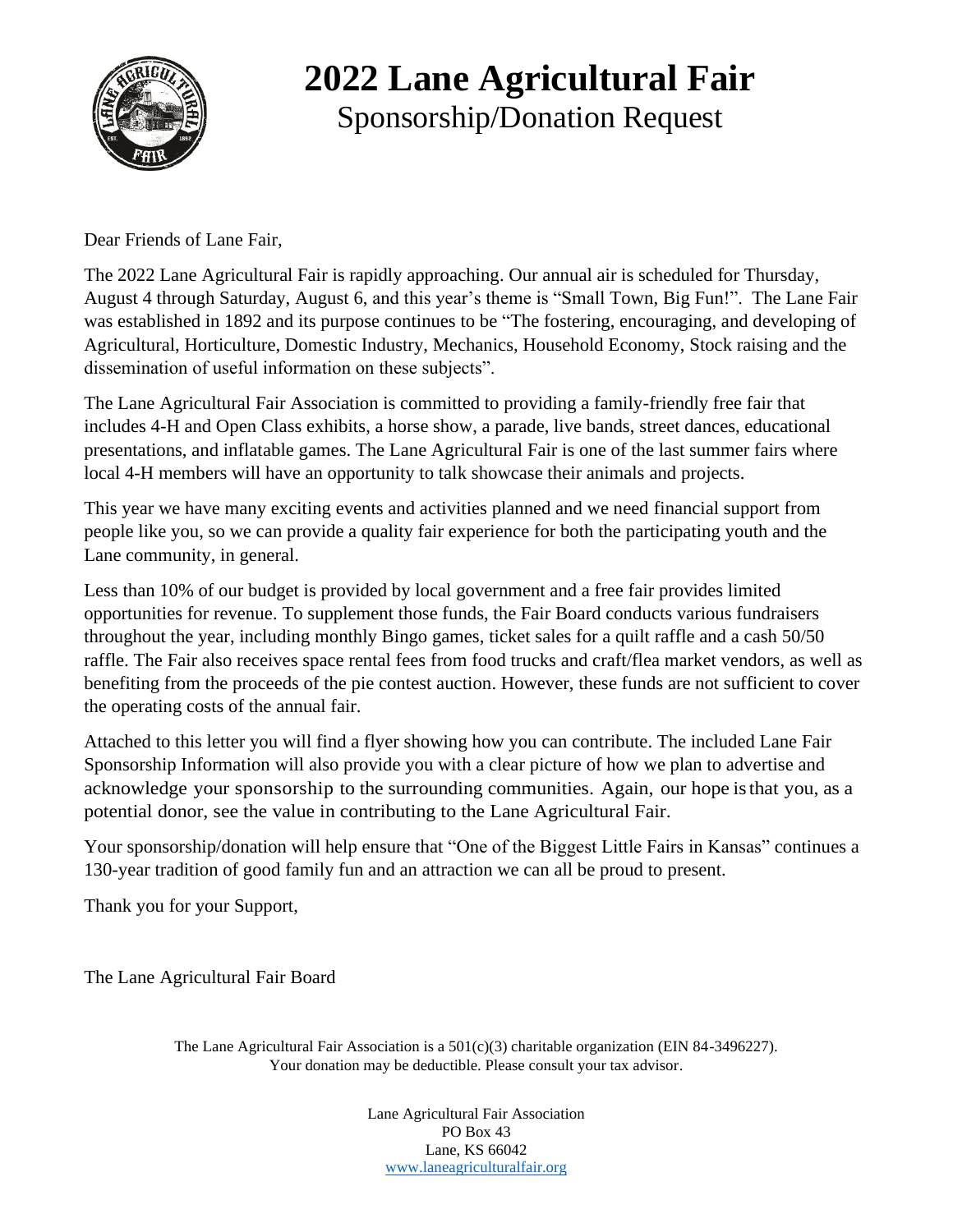## **Be a Lane Agricultural Fair Sponsor!**

### **The 2022 Fair will be held on August 4 - 6.**

The fun, open atmosphere of a community-driven agricultural fair offers businesses like yours a chance to creatively market and promote your products and/or services, engage consumers, generate leads, make sales, and build a positive community image throughout Franklin County and the region. Our Ribbon Sponsorship Program offers many ways to support the fair while promoting your business/organization.



**Reach diverse audiences and gain unparalleled exposure. Information placed on the Lane Agricultural Fair webpage <https://laneagriculturalfair.org/sponsors> will run from date of sponsorship until May 2023.**

#### **Champion – \$1,000 or more**

- Acknowledgement on posters/flyers and in radio and newspaper ads
- Prominent logo, business name, description, and link on Lane Agricultural Fair's website
- Periodic messages on official Lane Agricultural Fair social media (Facebook/Instagram)
- Full page advertisement in the Sponsor section of the 2022 Lane Agricultural Fair Premium List and Program
- Banner presented during parade and subsequently at Show Arena and/or Indoor Exhibits
- Sponsorship acknowledgement throughout the 3-day event
- Prominent logo at sponsored attraction location (if applicable)

#### **Reserve Champion – \$750 - \$999**

- Acknowledgement on posters/flyers and in radio and newspaper ads
- Prominent logo, business name, description, and link on Lane Agricultural Fair's website
- Periodic messages on official Lane Agricultural Fair social media (Facebook/Instagram)
- Full page advertisement in the Sponsor section of the 2022 Lane Agricultural Fair Premium List and Program
- Banner presented during parade and subsequently at Show Arena and/or Indoor Exhibits
- Sponsorship acknowledgement throughout the 3-day event
- Prominent logo at sponsored attraction location (if applicable)

#### **Blue Ribbon – \$500 - \$749**

- Acknowledgement on posters/flyers and in radio and newspaper ads
- Prominent logo, business name, description, and link on Lane Agricultural Fair's website
- Periodic messages on official Lane Agricultural Fair social media (Facebook/Instagram)
- Full page advertisement in the Sponsor section of the 2022 Lane Agricultural Fair Premium List and Program
- Banner presented during parade and subsequently at Show Arena and/or Indoor Exhibits
- Sponsorship acknowledgement throughout the 3-day event
- Prominent logo at sponsored attraction location (if applicable)

#### **Red Ribbon – \$300 – \$499**

- Acknowledgement on posters/flyers and newspaper ads
- Prominent logo, business name, description, and link on Lane Agricultural Fair's website
- Periodic messages on official Lane Agricultural Fair social media (Facebook/Instagram)
- Full page advertisement in the Sponsor section of the 2022 Lane Agricultural Fair Premium List and Program
- Sponsorship acknowledgement throughout the 3-day event

**© Lane Agricultural Fair Lane Agricultural Fair Association P.O. Box 43 • Lane, KS 66042 • [sponsorship@laneagriculturalfair.org](about:blank)**